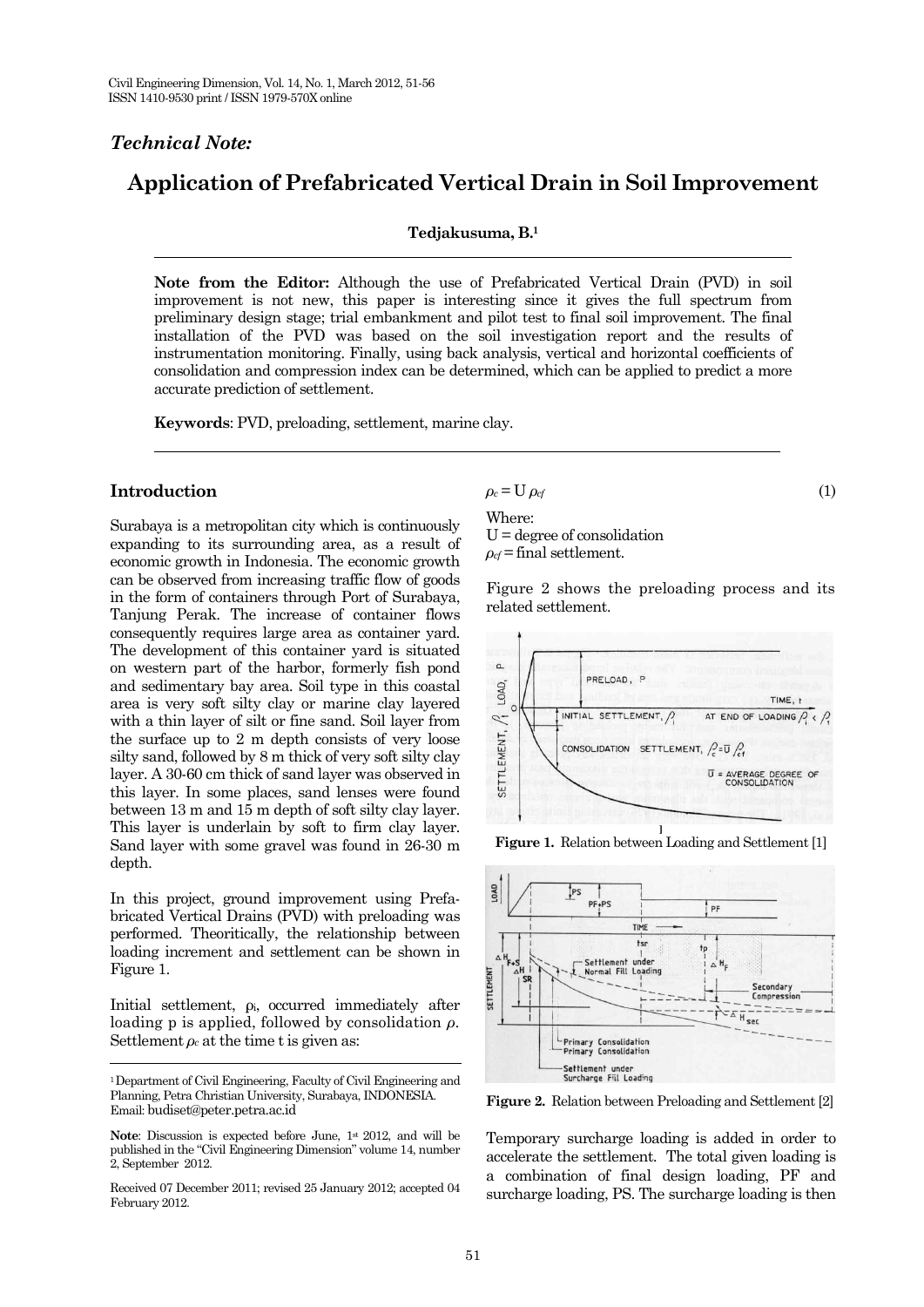reduced when settlement reaches the predicted settlement due to design loading time, tsp.

The installation of vertical drains will shorten the distance of drainage path, since water will flow horizontally to the vertical drain and upwards, which in turn will shorten the consolidation time. Therefore, two-dimentional consolidation theory is applied.

The relationship between degree of consolidation, U, horizontal,Uh, and vertical degree of consolidations, Uv, can be obtained from Carillo equation [3]:

$$
U = 1 - (1 - U_h) (1 - U_v)
$$
 (2)

Vertical consolidation coefficient cv, can be obtained from the consolidation test, while horizontal consoledation coefficient ch, is calculated using Barron equation [4], which had been simplified by Hansbo and Torstensson [5]:

$$
c_h = \frac{D^2}{8t} \left[ \ln \left( \frac{D}{d} \right) - \frac{3}{4} \right] \ln \frac{1}{1 - U_h} \tag{3}
$$

In which:

D = vertical drain distance

d = vertical drain diameter

 $t =$ consolidation time

Analysis of settlement is obtained using corrected result of consolidation test as proposed by Schmertman [6] and the settlement effect during backfilling is analyzed using Schiffman method [7]. When settlement reaches design consolidation settlement, the surcharge load can be removed. Method proposed by Asaoka [8] was used to determine whether the backfill shall be added or removed.

Secondary compression settlement occurred when primary consolidation process was almost done, where excess pore pressure at that time was assumed to be zero.

To calculate secondary compression  $\delta$ <sub>s</sub>, Taylor formulae [9] can be used:

$$
\delta s = C_a H_t \log \frac{t_{\text{sec}}}{t_p} \tag{4}
$$

In which,

 $C_{\alpha}$  = coefficient of secondary compression

 $H_t$  = Total height of soft clay

 $t<sub>sec</sub> =$  time used for secondary compression process

 $t_p$  = time used for primary consolidation process

To study the effectiveness of vertical drains, a trial embankment using vertical sand drain was constructed. Folowing the trial embankment, the additional trial called Pilot Test using PVD was built to ensure the performance.

## **Trial Embankment**

Trial embankment was built in the same area where the soil improvement would be conducted. The trial embankments was carried out to observe the settlement of embankment with and without vertical drains. In this trial embankment, sand drain, which is an early application of vertical drain to accelerate consolidation of soft, is used.

In the trial embankment area, 8–10 m thick of sandy silt or silty sand layers was found, then 10 m thick of soft clay layer having undrained shear strength of 0.165 kg/cm² contains thin soft sand layer, followed by 2–4 m thick of stiff clay with undrained shear strength of 0.5 kg/cm², and finally sand layer with gravel was found in 28.3 m deep

#### **Pilot Test**

Pilot test was constructed to ensure that soil improvement using PVD able to accelerate the consolidation process. Dimension of pilot test was 20x20 sqm with 3 m height of embankment.

PVD's were driven every 1 m in rectangular pattern up to 30 m deep. To measure settlement development, settlement plates and extensometers were installed in various depths. To measure pore water pressure development, pneumatic piezometers and hydraulic piezometers were installed*.* Pneumatic Piezometer (PP), Settlement Plate (SP), Extensometer (S), and Hydraulic Piezometer (HP) installation can be seen in Figure 3.



**Figure 3.**Soil Profile and Instrument Location in Pilot Test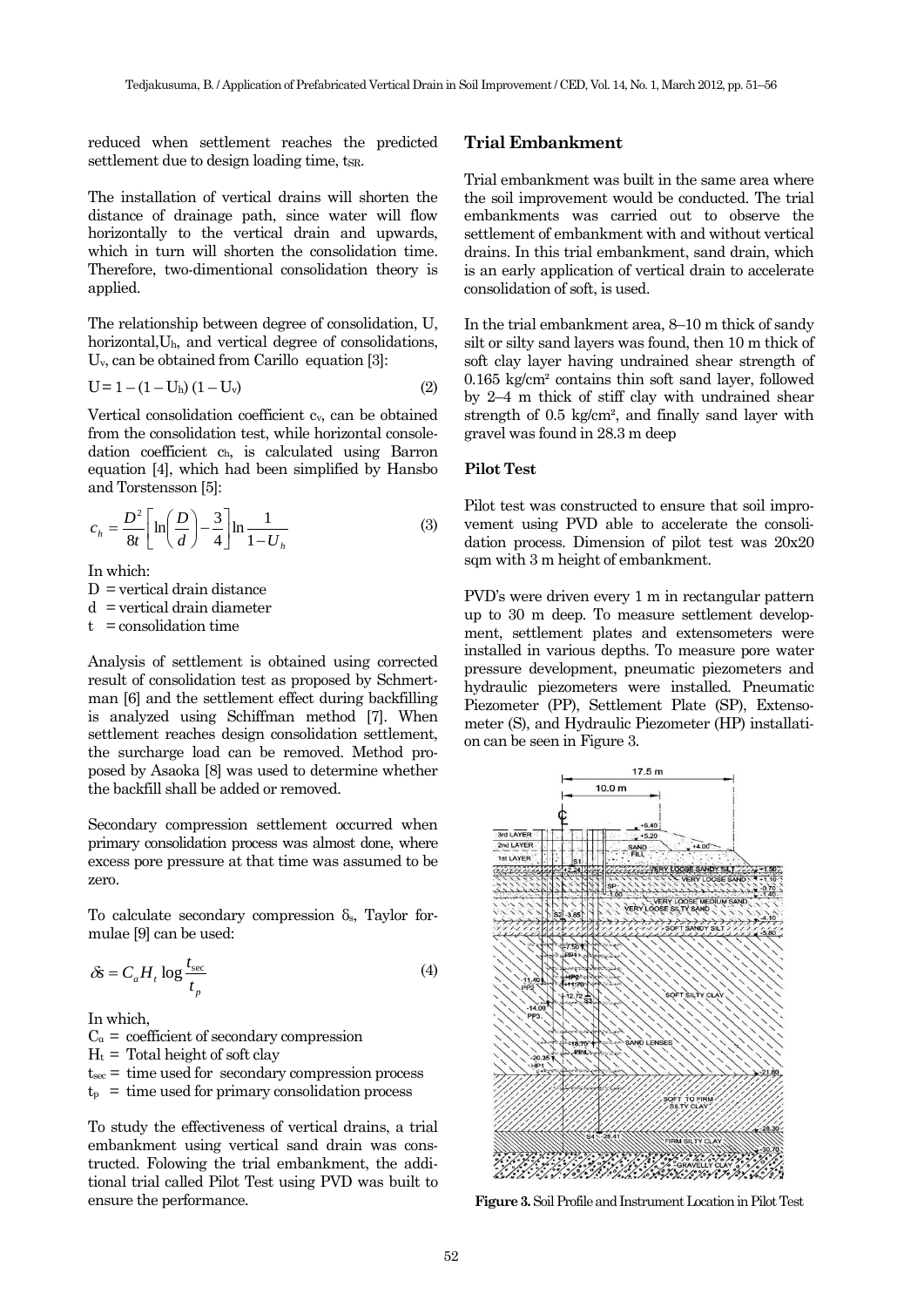## **Consolidation Analysis of Trial Embankment**

Construction and planning for former fish pond area was conducted based on the result in Trial Embankment with maximum slope of 1:5. The settlement of Trial embankment is shown in Figure 4.



**Figure 4.** Settlement in Area 1 and Area 2

Settlement in Area 1 (using sand drains) is 3 times the settlement in Area 2 (without sand drains) in 90 days, 2 times in 280 days, and 1.85 times in 310 days.

Moeljadi and Setiawan [10], based on back calculation, state that the vertical consolidation coefficient cv, and horizontal consolidation coefficient ch, are about 0.0022 m2/day and 0.0069 m2/day, respectivelly. While the secondary compression coefficient,  $c_{\alpha}$ , is 0.286.

## **Pilot Test**

It was found that the observed settlement of embankment, obtained from settlement plate records as depicted in Figure 5.a, is in a good aggrement with settlement calculated using  $c_v$  of 25.9 cm2/day, as shown in Figure 6.a. With average c<sup>v</sup> of 25.9 cm²/day, the total settlement would take approximately 85 years.

Degree of consolidation at 435 days observation of Pneumatic piezometer was about 79.7%. However, the record shows that pore pressure at the depth of 14 m significantly lower than those at the depth of 11m and 17m as shown in Figure 6.b. It is assumed that the piezometer experienced some error.

The amount by which the pressure in the pore water exceeds the stable ground water situation is termed the excess pore water pressure. The excess pore water pressure generation during load increment process in Pilot Test is presented in Figure 5.b.



(a) Extensometer Observation Result



(b) Excess Pore Water Pressure

**Figure 5.** Extensometer and Excess Pore Water Pressure observation in Pilot Test location

### **Container Yard**

In general, the top layer in container yard consists of 5.5 m thick of very loose sandy silt to soft sandy clay, followed by 0.4 m thick of sand layer, and 15.2 m thick of soft clay layer. Below the 18.50 m depth, 8 meter thick of soft to firm silty clay and firm silty clay layer was found. Very dense fine sand is found at the depth of 26 meter.

The PVD with spacing of  $1.5 \times 1.5$  sqm pattern were installed up to the depth of 26 m. To monitor the settlement of each layer, 5 Magnet Spiders (SM) were installed as sketched in Figure 7.

Based on consolidation tests of 11 undisturbed samples, the average  $c_v$  is 25.7 cm<sup>2</sup>/day. For preloading, final 5 m height of surcharge soil was used. The relationship between loading increment and its settlement, and pore pressure generation with time are presented in Figure 8.a and 8.b, respectively.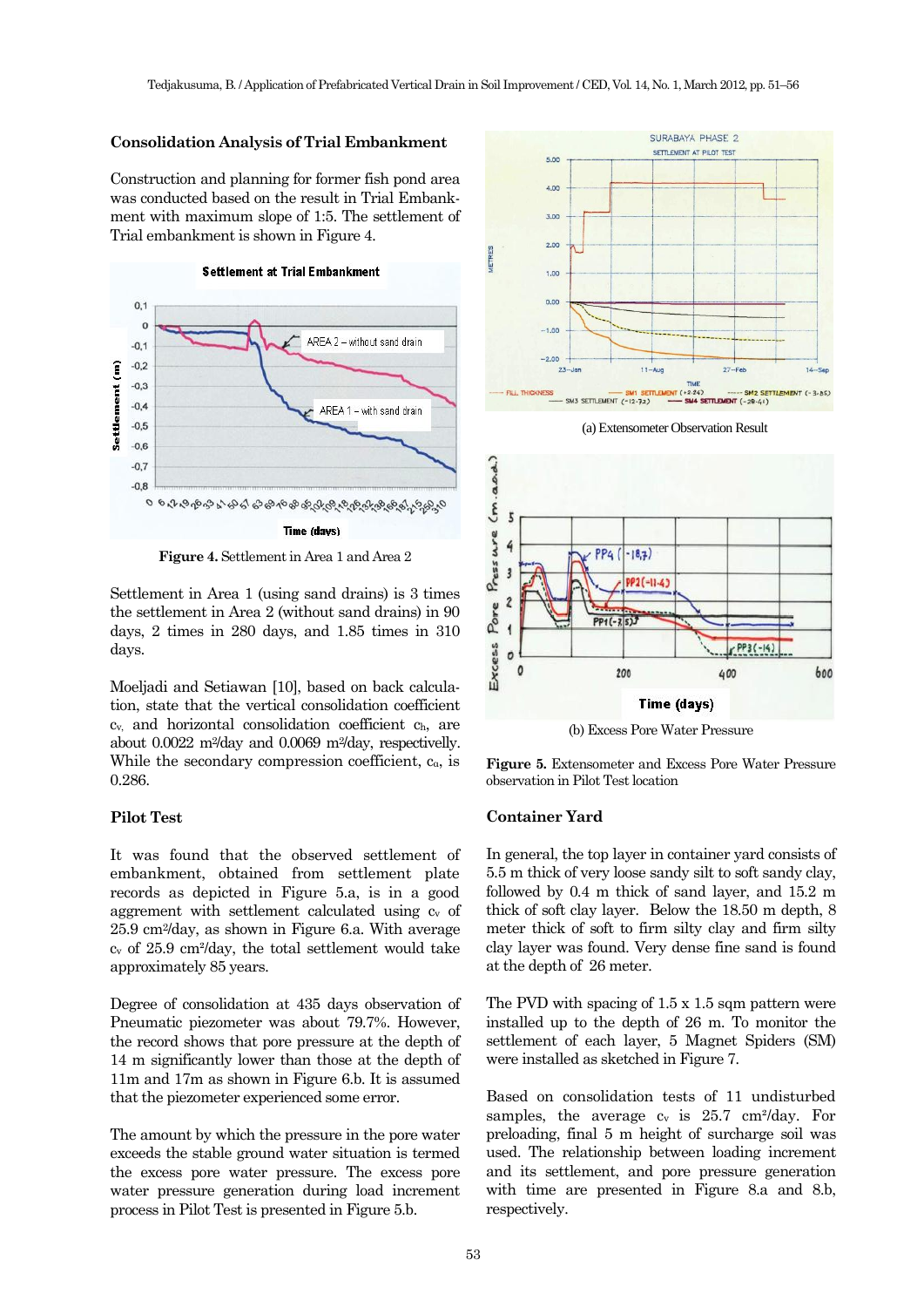

(a) Extensometer Record



(b) Excess Pore Water Pressure Record

**Figure 6.** Monitoring Extensometer and Piezometer Monitoring in Pilot Test Compared with Prediction

Settlement plate measurement for 406 days sank for 2.46 m. Based on each magnet spider and extensometer, it were found that smaller settlement occurred with lower depth, as shown in Figure 9.a. Total settlement at 10 and 20 m deep from the surface was about 50% and 25%, respectively, compared to the settlement at the surface.

Degree of consolidation based on settlement plates monitoring was found 68.7%, while based on pneumatic piezometers reading was 56.5%.



**Figure 7.** Soil Profile and instrumentation in B3



(a) Extensometer Observation Result



(b) Excess Pore Water Pressure Monitoring

**Figure 8.** Extensometer and Excess Pore Water Pressure Monitoring in B3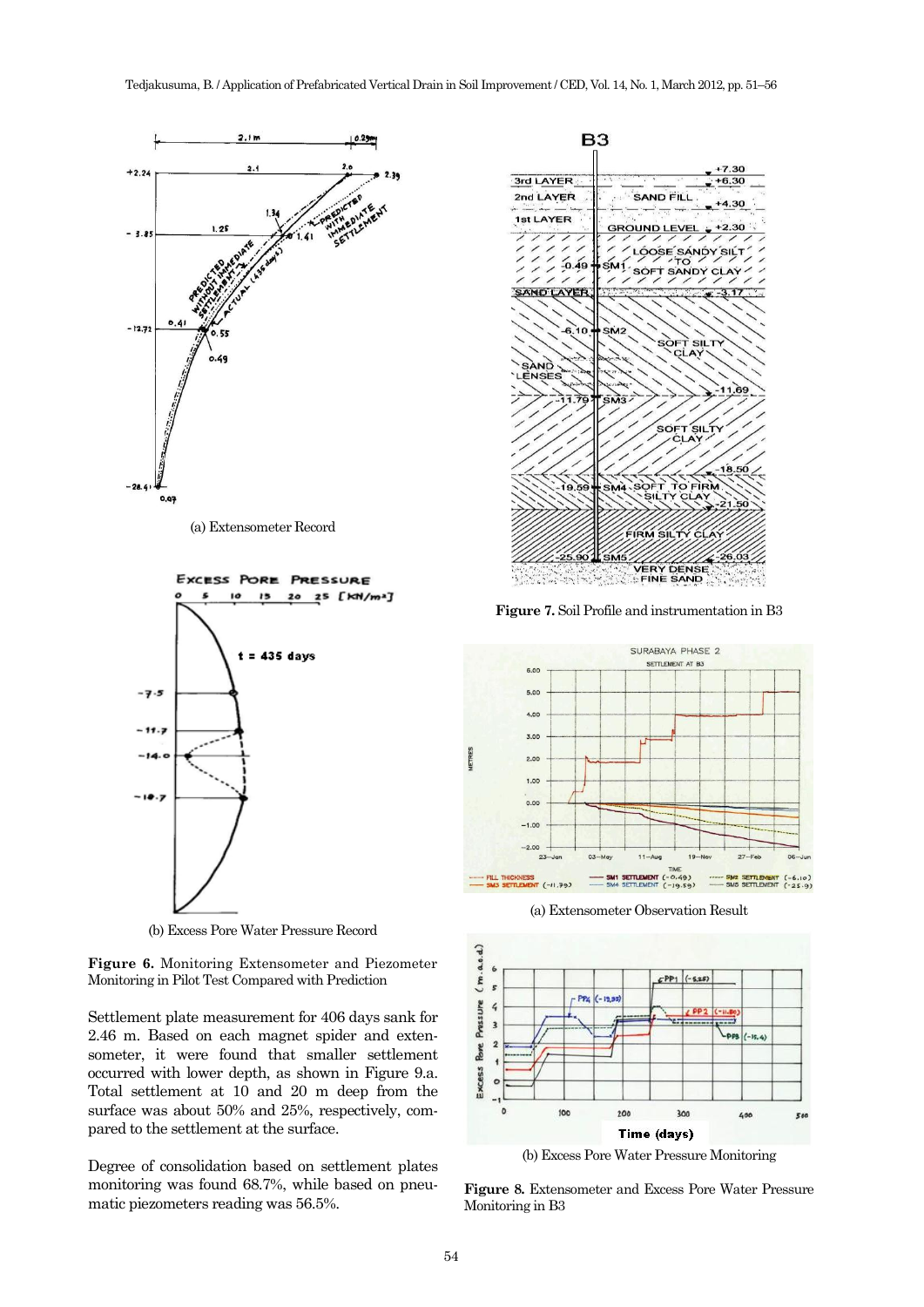

**EXCESS PORE PRESSURE** 



(b) Excess Pore Water Pressure Record

**Figure 9.** Extensometerand Piezometer Monitoring in B3 Compared with Prediction

#### **Evaluation**

Asaoka method [8] is used to determine the time the surcharge load shall be removed. By plotting settlement  $\delta_i$  and settlement  $\delta_{(i-1)}$  on the 45 degree line, it can be determined the time to remove the surcharge load, that is when the plot-settlement coincide with the 45 degree line, as shown in Figure 10.



Figure 10. Evaluation using Asaoka Method in B3

Degree of consolidation about 70% and 90% were reached within 406 and 621 days, respectively.

Based on nomogram provided by Colbond [9], it was found that  $c<sub>h</sub>$  was 35.6 cm<sup>2</sup>/day, while the average  $c<sub>v</sub>$ was 23.8 cm²/day. So, ch was about 1.5 times of cv. This large value of c<sup>h</sup> might be caused by the presense of several sand lenses. Using the aforementioned coeficient of consolidations, the calculated and observed settlement of embankment in container yard is presented in Figure 11.



**Figure 11.** Actual and Predicted Settlement Occurred in A5

### **Conclusions**

Based on this study, it can be concluded that:

- 1. The ground improvement using Preloading and PVD on marine clay located on North of Surabaya area is very effective. At 280 days, the rate of settlement of clay using PVD and preloading is twice as much as embankment without PVD.
- 2. Sand lenses between clay layers might affect the rate of settlement.
- 3. Settlement occurred in the deeper soil layer will be smaller than in the upper layer. In comparison to the settlement on the surface, settlement in 10